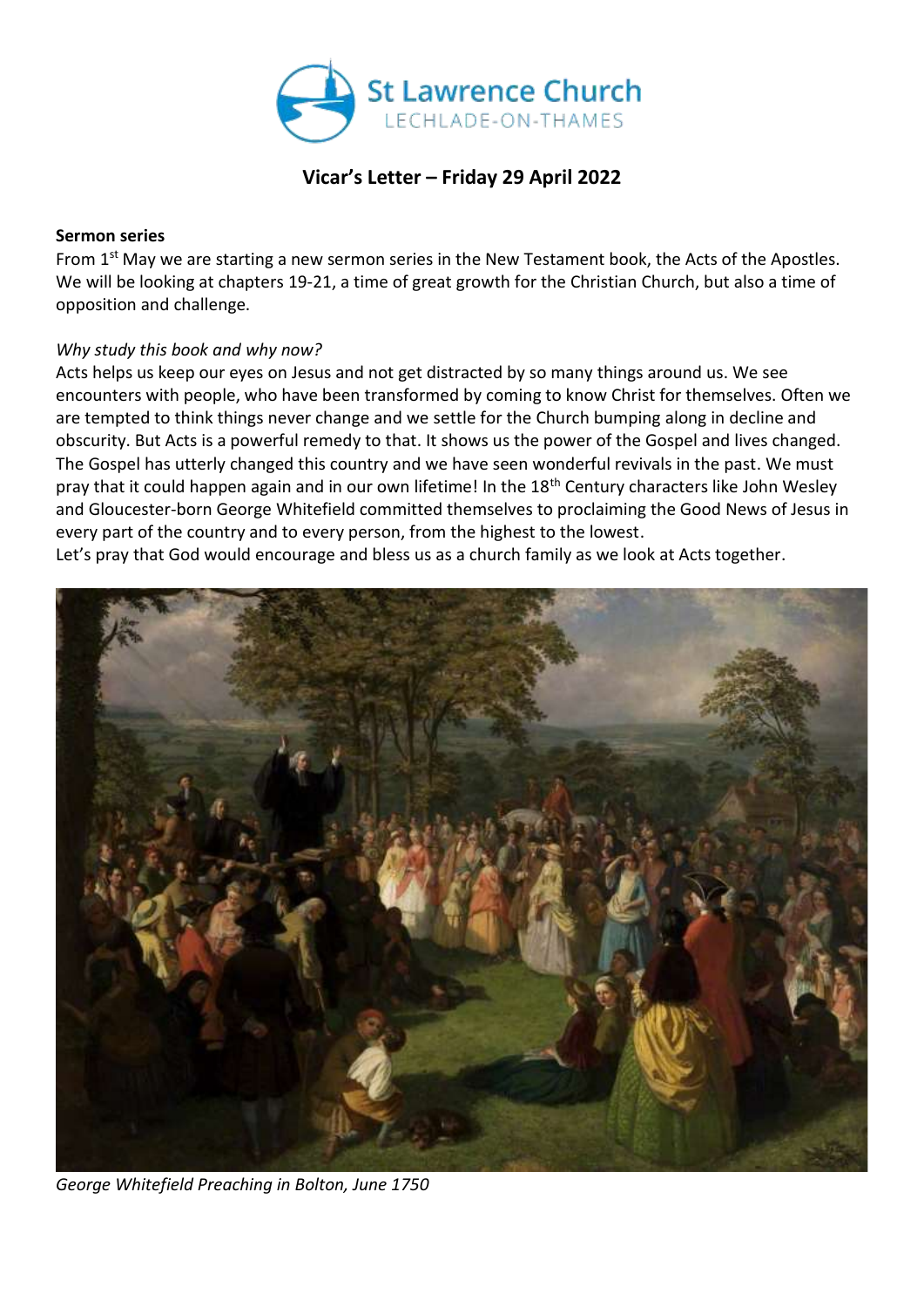## **'Seeds of Faith'**

This is the name of our parish mission *18-25th September*. There will be a series of events and services happening across Lechlade with the clear aim of presenting the Christian faith in an attractive and relevant way and encouraging people to respond.

We have already started to publicise this week of focussed mission and outreach through the Easter card which was delivered to every household in the parish. We included a pack of sunflower seeds for people to grow as a reminder of 'Seeds of Faith'.

We are delighted to be welcoming Roger Simpson to be an important part of our initiative. He has immense experience in this country and overseas as a vicar and evangelist. Roger has preached for us before and we will welcome him again soon. You can have confidence that he will explain the Gospel in an attractive and accessible way.





>> Why not invite a friend or neighbour to hear him?

#### *This mission week will only work if we are bold as a church family and personally invite people to events.*

There is no point in looking over our shoulder and expecting other people to do the inviting – this is the responsibility of all of us as local Christians. 'Seeds of Faith' is not for one particular group of people in the church to get involved with. It is for every personality, every age, every background, every Sunday service whether 8am, 10am or 5pm. This is *our* parish mission.

Let us use this great opportunity to welcome people to the Christian faith and to our church! It might seem scary to invite people. It might not seem 'our cup of tea'. It might be something we have never been involved with before. Let's take the plunge and trust God to transform people, just as we see in the book Acts. Let's pray that we would see God move powerfully among us.

#### **Pattern of Worship**

The PCC have recently reviewed our pattern of worship across our Sunday services. We recognise that as a parish church we need to offer a variety of styles of worship and music covering both the traditional and the more contemporary. We will never keep everyone happy and there are strong opinions on both sides! We hope that our pattern is broad enough to satisfy most people. We do need to be gracious and loving towards those of different views- we worship the same God, although the style may be different.



The PCC also recognise that it is not just about keeping existing church members happy, but also providing accessible services to welcome new people to. We need to both honour existing forms of Anglican worship and try new things with appropriate forms of language and use of technology.